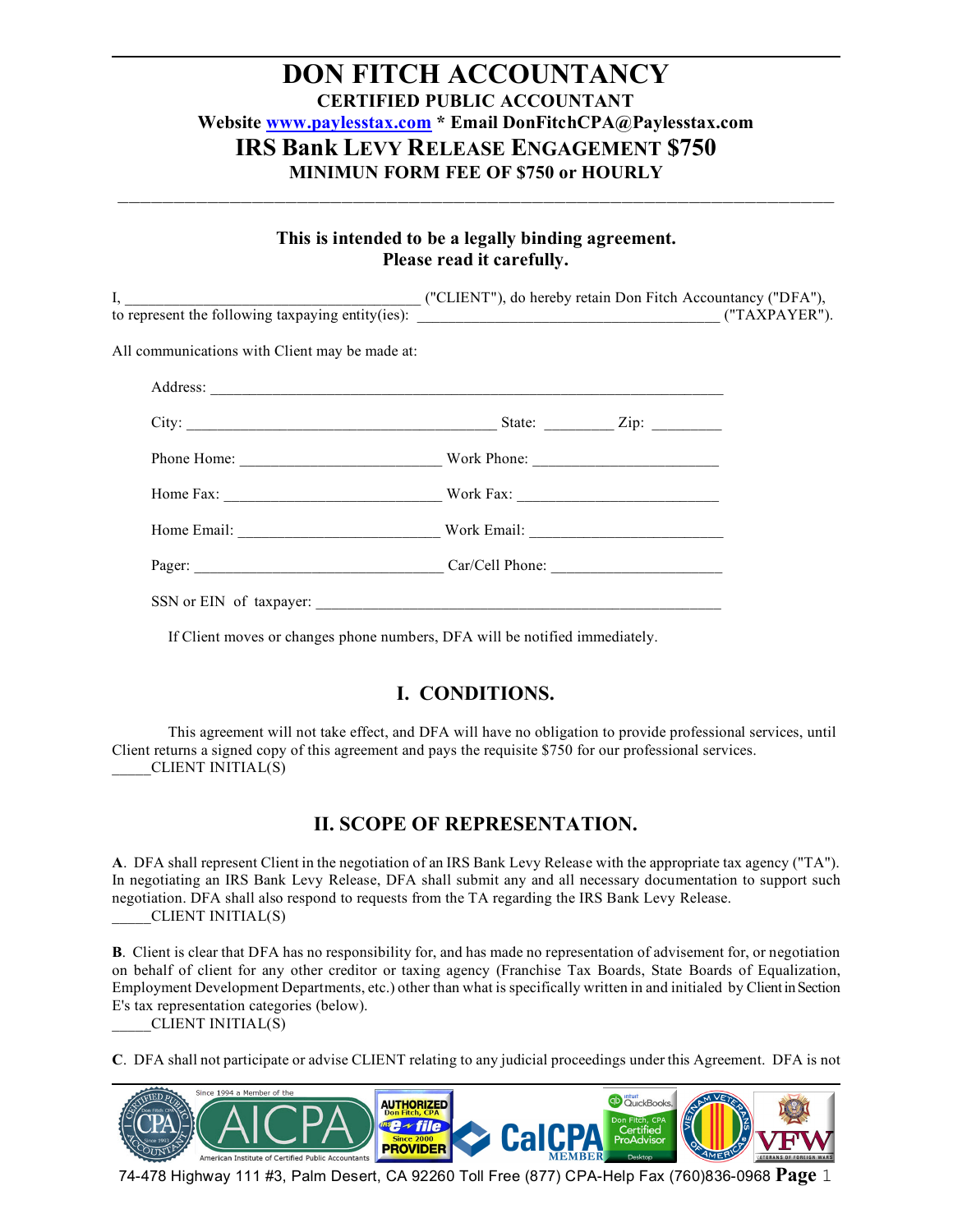\_\_\_\_\_\_\_\_\_\_\_\_\_\_\_\_\_\_\_\_\_\_\_\_\_\_\_\_\_\_\_\_\_\_\_\_\_\_\_\_\_\_\_\_\_\_\_\_\_\_\_\_\_\_\_\_\_\_\_\_\_\_\_\_ engaged in the practice of law and is not authorized to perform legal services or provide legal advice to CLIENT. \_\_\_\_\_CLIENT INITIAL(S)

**D**. The goal of DFA's services shall be a release of IRS Bank Levy or refund the taxpayer's fees provided all requisite information has been provided and the taxpayer has been cooperative. \_\_\_\_CLIENT INITIAL(S)

**E**. DFA's representation of CLIENT is expressly limited to the following tax liabilities and tax agency(ies):

| <b>TAX</b>                          | <b>AMOUNT</b> | <b>PERIOD</b> | <b>INITIAL OR PUT</b><br><b>N/A ON EACH LINE</b><br><b>AS APPROPRIATE</b> |
|-------------------------------------|---------------|---------------|---------------------------------------------------------------------------|
| IRS PAYROLL TAXES $(940 \& 941)$    |               |               |                                                                           |
| IRS TRUST FUND (100%)PENALTY (6672) |               |               |                                                                           |
| IRS FEDERAL INCOME TAXES (1040)     |               |               |                                                                           |
| <b>OTHER</b>                        |               |               |                                                                           |

**F.** DFA shall assign a Tax Manager to handle the CLIENT'S tax issues. The Tax Manager/Power of Attorney shall keep CLIENT advised of all developments regarding this matter via a "Don Fitch History Report" and understands that the Tax Manager/Power of Attorney will handle any and all contacts with the taxing agencies. \_\_\_\_\_CLIENT INITIAL(S)

**G**. Client is clear that this contract does not include the preparation of any tax return(s), Installment Payment Agreements Offers In Compromise, etc. If tax returns and or other work (Installment Agreement, Offer In Compromise, etc.) are required by the taxing agency, a separate DFA contract will be necessary for DFA to complete the tax returns, etc.; otherwise, the tax returns, etc. will have to be prepared/furnished by the CLIENT.

\_\_\_\_\_CLIENT INITIAL(S)

**H**. IRS Codes, regulations, and manuals change as do CLIENT's financial condition. While you may be a candidate today for a IRS Bank Levy Release, these changes, through no fault of DFA's, may change your condition tomorrow. CLIENT is clear that such risks do exist and accepts such risks.

\_\_\_\_\_CLIENT INITIAL(S)

#### **III. ARBITRATION AND THE BETTER BUSINESS BUREAU**

**A**. DON FITCH ACCOUNTANCY "DFA" participates in BBB CARE, a dispute settlement program of the **Better Business Bureau, Inc**. Upon your request, DFA agrees to mutually binding arbitration of any and all claims arising out of this contract including but not limited to professional malpractice, unpaid fees, breach of contract, violations of law, violations of statute, intentional wrongdoing, and all other potential claims. Further information on arbitration on any aspect of the BBB CARE program, is available from the Better Business Bureau. In any litigation or arbitration arising out of this Agreement, the prevailing party shall not be entitled to attorney's fees and costs. \_\_\_\_\_CLIENT INITIAL(S)

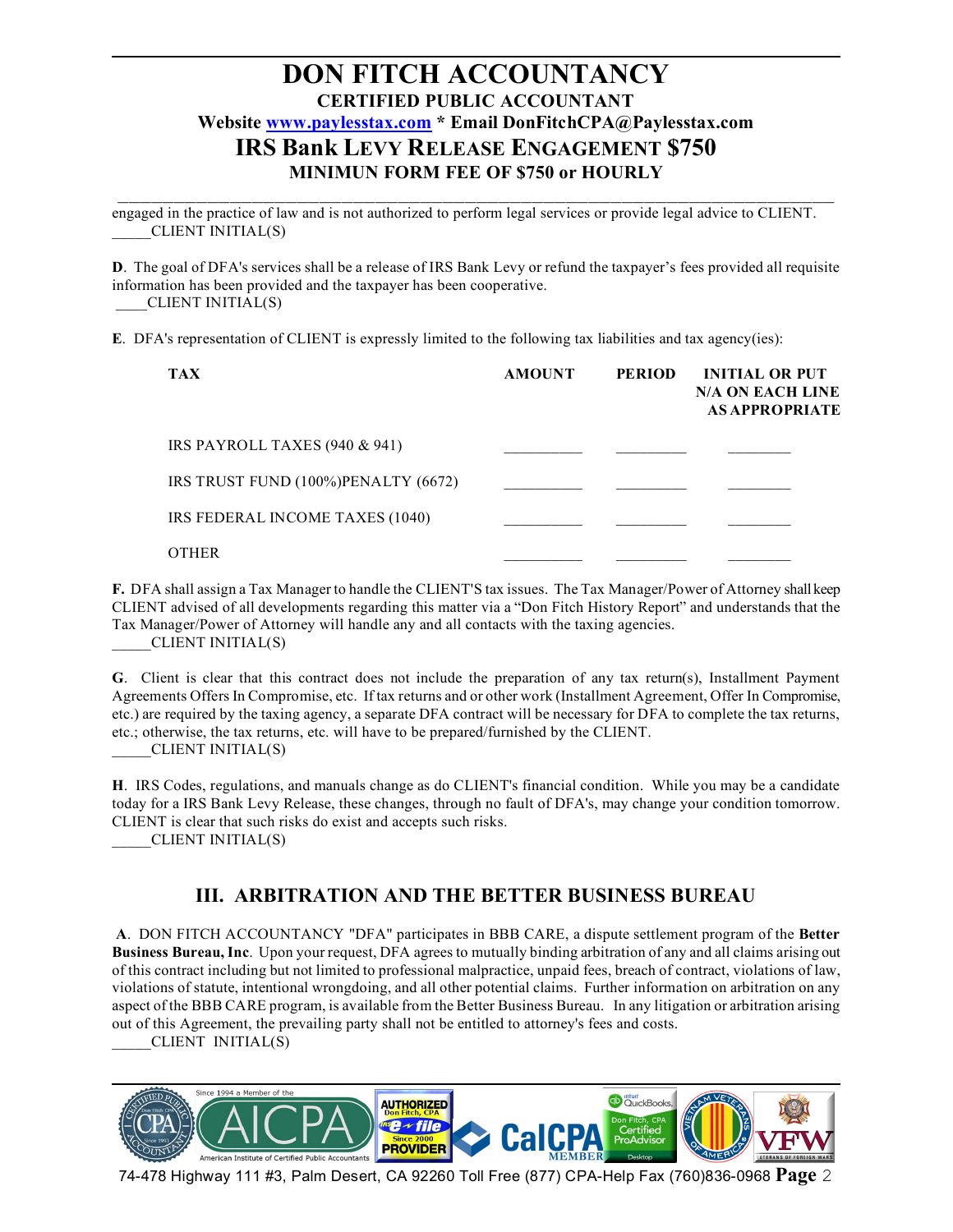\_\_\_\_\_\_\_\_\_\_\_\_\_\_\_\_\_\_\_\_\_\_\_\_\_\_\_\_\_\_\_\_\_\_\_\_\_\_\_\_\_\_\_\_\_\_\_\_\_\_\_\_\_\_\_\_\_\_\_\_\_\_\_\_ **B**. In the event CLIENT rejects the voluntary BBB CARE above, CLIENT and DFA agree any and all disputes between CLIENT and DFA including any and all claims arising out of this contract including but not limited to professional malpractice, unpaid fees, breach of contract, violations of law, violations of statute, intentional wrongdoing, and all other potential claims shall be submitted to binding arbitration in accordance with the applicable provisions of the California Code of Civil Procedure, Sections 1280 et seq. DFA and CLIENT agree to be bound by the award of the arbitrators, and that any such award shall be enforceable in accordance with the provisions of the Code of Civil Procedure. In any litigation or arbitration arising out of this Agreement, the prevailing party shall not be entitled to attorney's fees and costs (SEE ARBITRATION AGREEMENT).

\_\_\_\_\_CLIENT INITIAL(S)

### **IV. CLIENT'S DUTIES**

**A**. CLIENT agrees to be truthful with DFA, cooperate by providing any and all requited information, providing any and all requisite documents (DFA Form 43a, DFA Form 43b, etc), keep DFA informed of developments, abide by this Agreement, and keep DFA advised of CLIENT's address, telephone number, and whereabouts. \_\_\_\_\_CLIENT INITIAL(S)

**B**. CLIENT understands that the removal of an IRS Bank Levy Release is only a temporary fix (approximately 30 days) to the taxpayer's overall tax problem. Taxpayer must take additional action outside the scope of this agreement. \_\_\_\_\_CLIENT INITIAL(S)

**C**. CLIENT shall respond promptly and fully within ten (10) calendar days to any and all information and document requests by DFA, and shall, if local, attend meetings at DFA's office on adequate notice. If CLIENT fails to respond to DFA's requests for information or documents and the IRS Bank Levy is not removed, no refund would be forthcoming. \_\_\_\_\_CLIENT INITIAL(S)

**D**. By signing this Agreement, CLIENT agrees and acknowledges that DFA has advised CLIENT of CLIENT's obligation to fully and accurately disclose the CLIENT's assets and liabilities. CLIENT further acknowledges that DFA has advised CLIENT that the failure to disclose the existence of assets, or the understatement of the value of the CLIENT's assets on the financial forms submitted to the TA, may (1) invalidate any IRS Bank Levy Release entered into, and (2) may lead to additional civil or criminal penalties upon the CLIENT.

\_\_\_\_\_CLIENT INITIAL(S)

**E**. Any delay by the CLIENT with the furnishing of tax returns and financial information (DFA Form 43a, and 43b) may expose the CLIENT to unnecessary continued and/or additional enforced collection activity (levies, garnishments, etc.) by the various taxing authorities.

\_\_\_\_\_CLIENT INITIAL(S)

**F**. CLIENT shall not contact any government agencies (IRS, FTB, EDD, ETC.) directly on their own for any reasons. \_\_\_\_\_CLIENT INTIAL(S)

# **V. FIXED FEE or Hourly**

**A**. CLIENT agrees to pay a fixed fee of \$750.00 or to the hourly rate of \$250 if this engagement exceeds 3 hours at a rate of \$250 an hour.

\_\_\_\_\_CLIENT INITIAL(S)

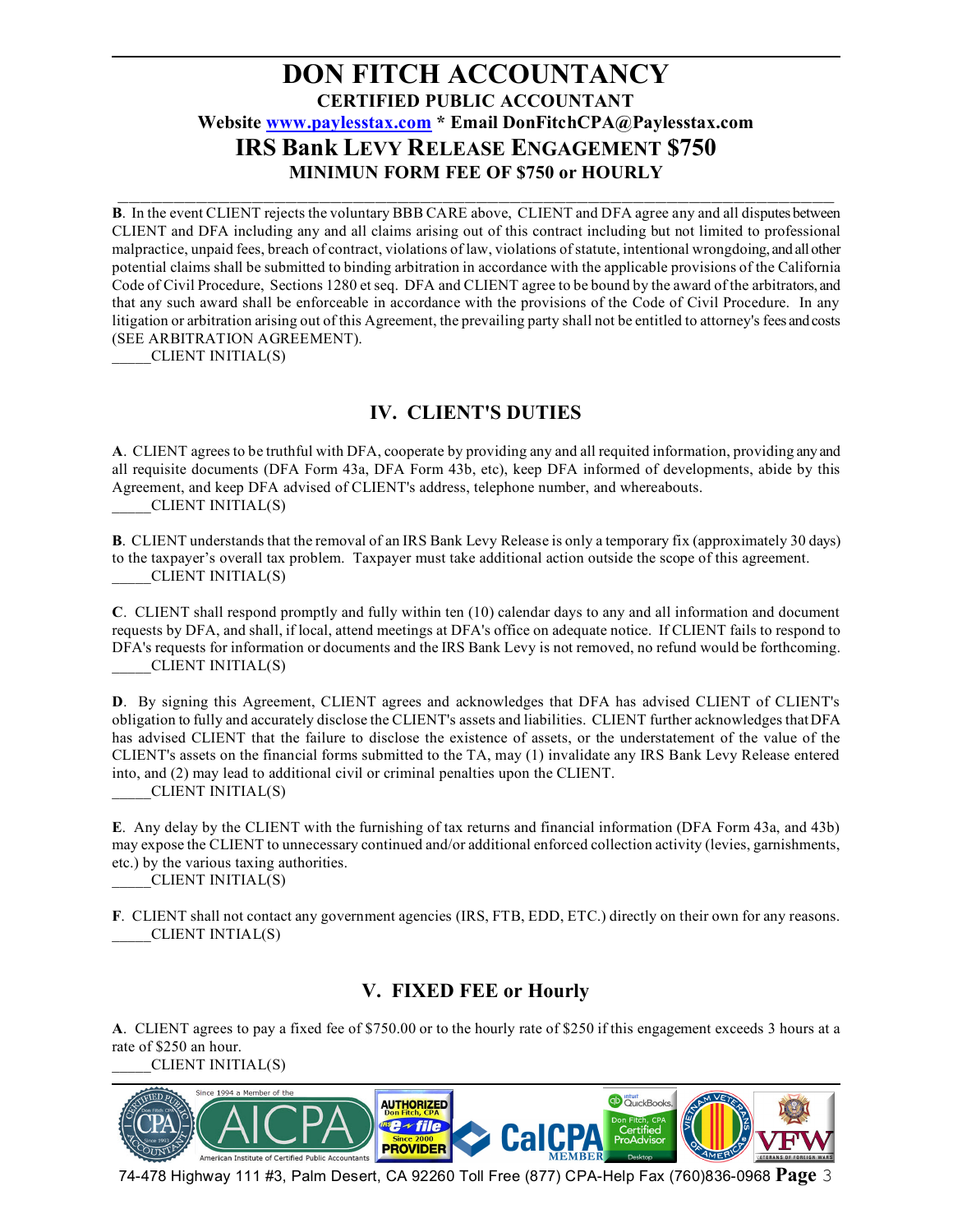**B**. In the event any check presented to DFA is returned by CLIENT's financial institution for insufficient funds or any other reason, DFA will impose a ten dollar (\$10) charge for each returned item. \_\_\_\_\_CLIENT INITIAL(S)

\_\_\_\_\_\_\_\_\_\_\_\_\_\_\_\_\_\_\_\_\_\_\_\_\_\_\_\_\_\_\_\_\_\_\_\_\_\_\_\_\_\_\_\_\_\_\_\_\_\_\_\_\_\_\_\_\_\_\_\_\_\_\_\_

**C**. No services shall begin until CLIENT's initial payment has cleared DFA's bank as collected funds, and this Agreement is accepted by a DFA principal. If CLIENT's check is returned to DFA for insufficient funds, DFA, at it's sole discretion, may terminate all services and withdraw its representation immediately and without further obligation to render services. In the event CLIENT's check is returned to DFA for insufficient funds, and DFA stops performing professional services/work, as set forth in this Agreement, any loss or damage sustained by CLIENT shall be the CLIENTS sole responsibility and CLIENT waves any claim against DFA for such loss or damage sustained by CLIENT. \_\_\_\_\_CLIENT INITIAL(S)

**D**. If CLIENT is not current with fees to DFA, the work by DFA will stop until Client becomes current in payments. In the event Client is not current with fees and DFA stops performing professional services/work, as set forth in this Agreement, any loss or damage sustained by Client shall be the Clients sole responsibility and Client waves any claim against DFA for such loss or damage sustained by Client.

\_\_\_\_\_CLIENT INITIAL(S)

**E**. If this Agreement is terminated by CLIENT prior to completion by DFA for the services contracted in this Agreement, CLIENT is not entitled to any refund of amounts paid to DFA. \_\_\_\_\_CLIENT INITIAL(S)

**F.** The date the file is opened shall be determined as the date on which CLIENT's initial payment has cleared DFA's bank as collected funds.

\_\_\_\_\_CLIENT INITIAL(S)

**G**. In the event the CLIENT does not make timely payments to DFA and CLIENT's account becomes greater than 120 days past due, the CLIENT's account will be forwarded to a collection agency for collection. \_\_\_\_\_CLIENT INITIAL(S)

#### **VI. DISCLAIMER**

DFA offers no guarantee to CLIENT for an IRS Bank Levy Release within a reasonable time after providing DFA with required financial information and tax forms, etc., or CLIENT'S entire fee will be returned. \_\_\_\_\_CLIENT INITIAL(S)

#### **VIII. END OF ENGAGEMENT/REVOCATION**

**A.** Client understands that at the end of the engagement (Revocation) a DFA Memo and/or letter will indicate a ASTATUS: CASE CLOSED, etc. **Client understands all work has stopped.** \_\_\_\_\_CLIENT INITIAL(S)

**B.** Client understands that the engagement ends (Revocation) upon not timely paying any and all amounts owed to DFA. An invoice stating A\*\*\*\*INVOICE PAST DUE - ANY AND ALL WORK HAS STOPPED@ will be sent as the final attempt to collect the balance owed before the account is forwarded to a collection agency. **Client understands all work** 

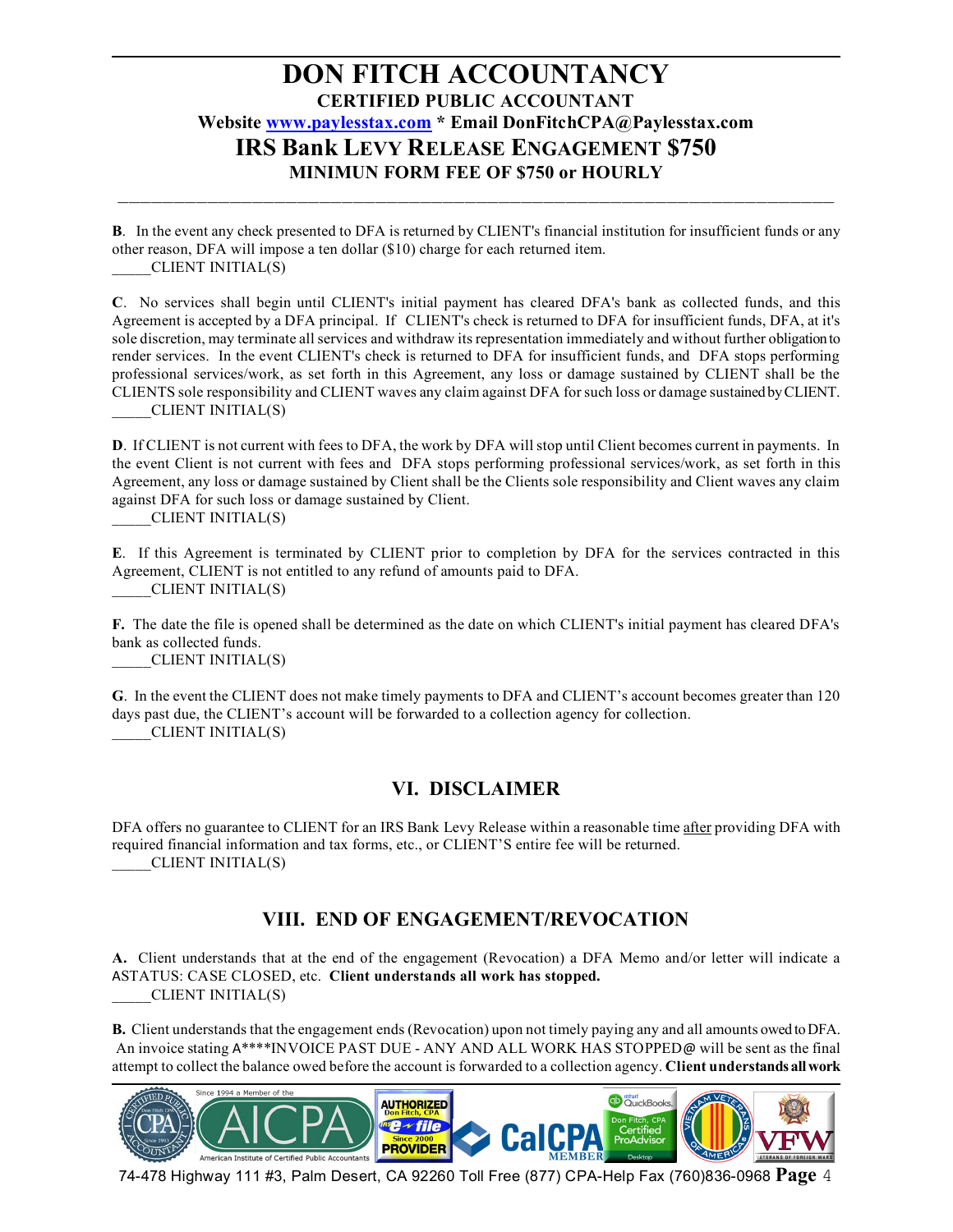#### \_\_\_\_\_\_\_\_\_\_\_\_\_\_\_\_\_\_\_\_\_\_\_\_\_\_\_\_\_\_\_\_\_\_\_\_\_\_\_\_\_\_\_\_\_\_\_\_\_\_\_\_\_\_\_\_\_\_\_\_\_\_\_\_ **has stopped**.

\_\_\_\_\_CLIENT INITIAL(S)

**C.** Client understands that the engagement ends (Revocation) upon the client not providing information necessary to complete the engagement (43a, 43b, tax returns, pay stubs, bank statements, etc). A DFA memo and/or letter will indicate a ASTATUS: CASE CLOSED@. **Client understands all work has stopped and forfeits any refund**. \_\_\_\_\_CLIENT INITIAL(S)

**D**. Client understands that normally an IRS Bank Levy Release is faxed directly from the IRS to the CLIENT'S payroll department; thereby, also ending the engagement. **Client understands all work has stopped upon this fax.** \_\_\_\_\_CLIENT INITIAL(S)

#### **IX. GENERAL PROVISIONS**

**A**. This agreement shall be governed by, and construed in accordance with, the laws of the State of California. The parties hereto agree that the proper venue for any action relating to the Agreement shall be in Riverside County. \_\_\_\_\_CLIENT INITIAL(S)

**B**. No waiver of the breach of any of the provisions of this Agreement shall be a waiver of any preceding or succeeding breach of the Agreement or any other provisions of it.

\_\_\_\_\_CLIENT INITIAL(S)

**C**. Client is clear that upon the negotiation of an IRS Bank Levy Release Agreement with the Taxing Agency, the taxpayer may only receive confirmation of the IRS Bank Levy Release in the form of a "Don Fitch Accountancy History Report" from DFA. Client is now free (engagement completed) to call the IRS to verify the existence of the IRS Bank Levy Release.

\_\_\_\_\_CLIENT INITIAL(S)

**D**. Since the services performed are based upon a flat fee, CLIENT expressly waives the right to any accounting or monthly billing of time spent by DFA, and it is understood that DFA will not be keeping records of the time spent on this matter for billing purposes.

\_\_\_\_\_CLIENT INITIAL(S)

**E**. This Agreement contains the entire Agreement of the parties. No other Agreements, statements or promises made on or before the effective date of this Agreement will be binding on the parties. \_\_\_\_\_CLIENT INITIAL(S)

**F**. Client is clear that during this entire process the client is and will continue to accrue penalties and interest and that DFA is not responsible for them in any way.

\_\_\_\_\_CLIENT INITIAL(S)

**G**. CLIENT further acknowledges that financial statements and all tax returns may be required to negotiate an IRS Bank Levy Release. CLIENT agrees to supply information and make appropriate financial disclosures on a timely basis to DFA.

\_\_\_\_\_CLIENT INITIAL(S)

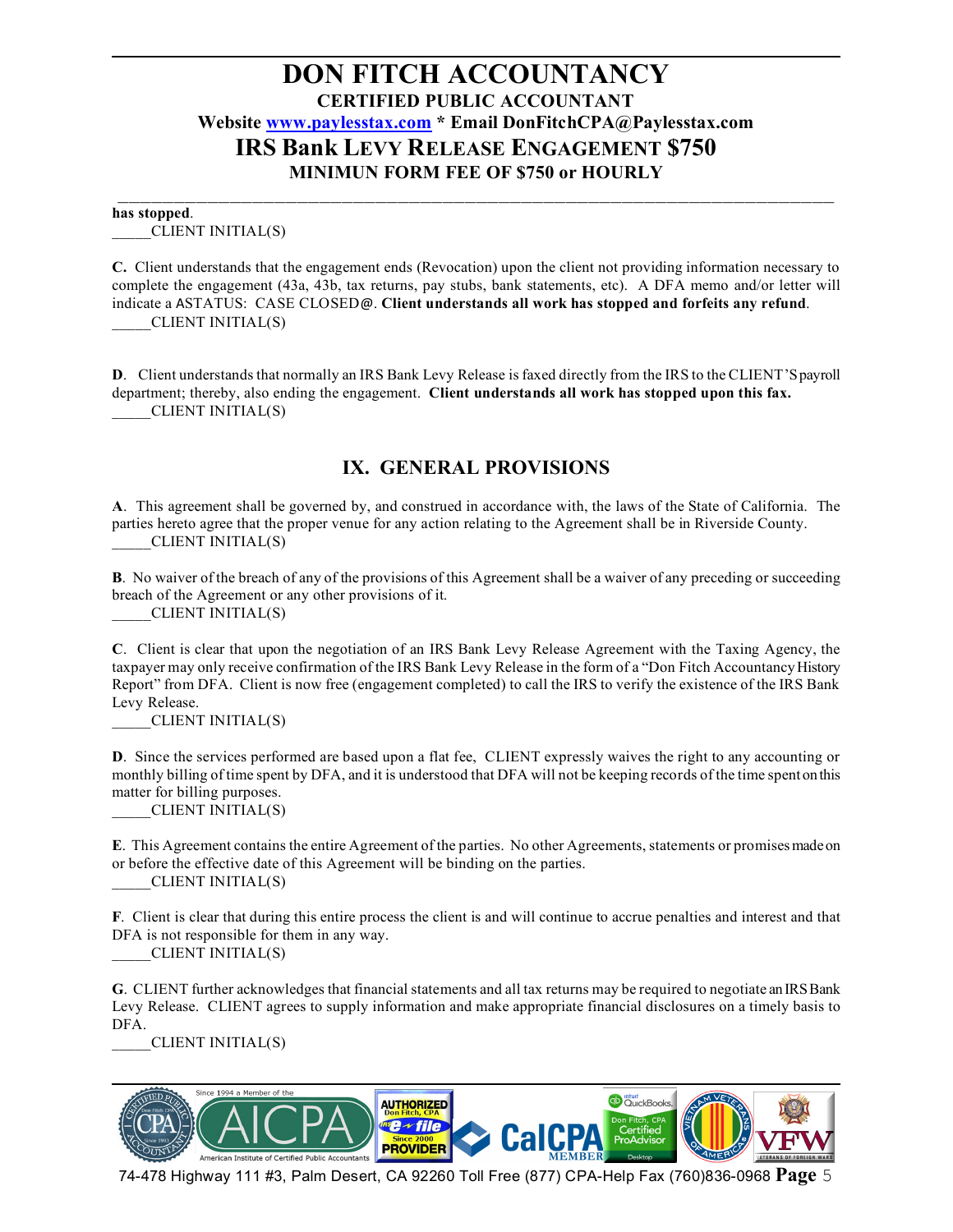\_\_\_\_\_\_\_\_\_\_\_\_\_\_\_\_\_\_\_\_\_\_\_\_\_\_\_\_\_\_\_\_\_\_\_\_\_\_\_\_\_\_\_\_\_\_\_\_\_\_\_\_\_\_\_\_\_\_\_\_\_\_\_\_ **H**. The Client is clear that Don Fitch Accountancy has provided a copy of the requisite contracts, etc. and will provide additional copies at \$1 per page. \_\_\_\_\_CLIENT INITIAL(S)

**I**. If any provision or portion of a provision of this Agreement is held to be unenforceable, prohibited or invalid by law for any reason, the remainder of that provision and of the entire Agreement will be severable and will remain in effect. \_\_\_\_\_CLIENT INITIAL(S)

**J**. This agreement may be modified only by subsequent written agreement of the parties. \_\_\_\_\_CLIENT INITIAL(S)

**K.** This agreement may be executed in one or more counterparts which shall be deemed to be one instrument and shall constitute one agreement with the same force and effect as if all signatures had been entered on one document. \_\_\_\_\_CLIENT INITIAL(S)

**L.** Client acknowledges that the government may record a "Notice of Federal Tax Lien" to protect its interest against all creditors.

\_\_\_\_\_CLIENT INITIAL(S)

**M**. Client is clear that the Taxing Agency may send both statutory and non-statutory notices to the taxpayers. Statutory notices are notices that must be sent to the taxpayer by the Taxing Agency and cannot be stopped by DFA. These notices include CP-504s, CP503s, CP502s, CP501s and CP523, etc. but are not all inclusive. CLIENT INITIAL(S)

**N**. This contract replaces any and all prior IRS Bank Levy Release contracts with DFA whether oral or written. \_\_\_\_\_CLIENT INITIAL(S)

**O**. Client is clear, upon the negotiation of an IA and Bank Levy Release with the TA, the taxpayer may be required to provide IRS Form 900 to extend the statute of limitations. If Form 900 is not provided and posted by the IRS within the time prescribed, the installment agreement negotiated by DFA will default through no fault of DFA. Any additional work required to reinstate the IA will require a new DFA contract with additional fees.

\_\_\_\_\_CLIENT INITIAL(S)

**P.** Client is clear that if he/she moves outside of the current IRS district, this move will default the installment agreement. Any additional work required to reinstate the IA will require a new DFA contract with additional fees. \_\_\_\_\_CLIENT INITIAL(S)

**Q**. In the event DFA elects to terminate services due to CLIENT's nonpayment, CLIENT will not be entitled to any refund of fees paid to DFA.

\_\_\_\_\_CLIENT INITIAL(S)

**R.** Client is clear that if the client by their own actions or inactions defaults the installment agreement for any of the reasons stated in section VII, any subsequent enforced collection actions or notices from any taxing authority will require additional services and a new DFA contract with new fees paid.

\_\_\_\_\_CLIENT INITIAL(S)

**S**. Client agrees that after receiving the requisite information and that DFA has closed/completed work and that a requisite time of 6 months has pasted, any subsequent notices from any taxing authority will require additional services and new DFA contracts with new fees paid. The above is intended to place a defined limit of a maximum of 6 months to the amount of work and time this contract covers.